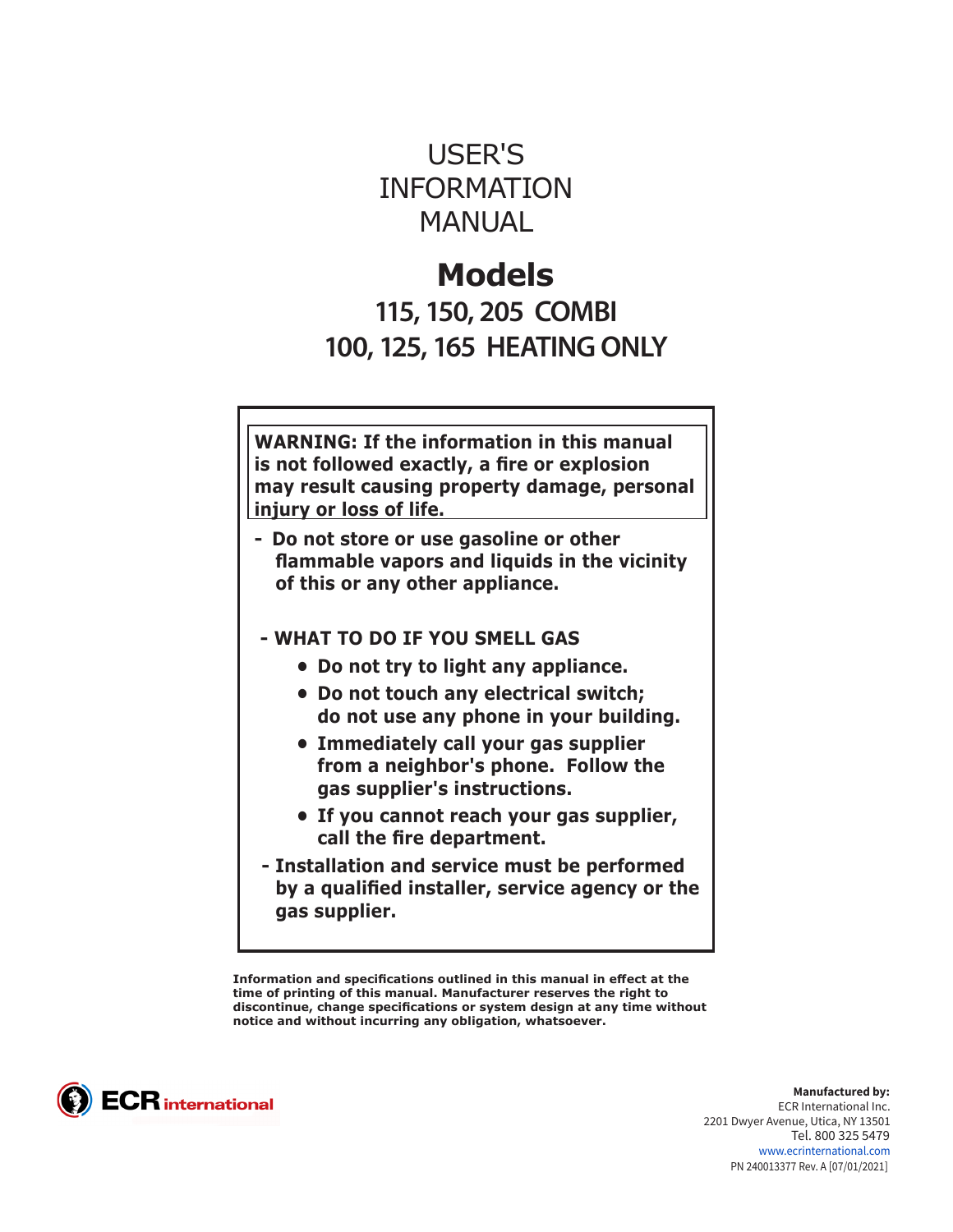#### *1.1 GENERAL*

This boiler has few USER serviceable parts. Maintenance and Service shall be completed by qualified agency.

## **WARNING !**

Fire, explosion, asphyxiation and electrical shock hazard. Improper maintenance and service could result in death or serious injury. Read this manual and understand all requirements, including use of qualified service agent where directed.

# **WARNING !**

Fire, Explosion, Asphyxiation, Electrical shock hazard! Flooding will result in damages such as electrical problems, corrosion, inoperative parts, mold and other unforeseen issues which can occur over time. Any equipment determined by a professional as damaged by a flood, defined as excess of water or other liquid, shall be replaced. Failure to follow these directions will result in a Hazardous Situation.

#### *1.2 BECOME FAMILIAR WITH SYMBOLS IDENTIFYING POTENTIAL HAZARDS.*



This is the safety alert symbol. Symbol alerts you to potential personal injury hazards. Obey all safety messages following this symbol to avoid possible injury or death.

# **DANGER !**

Indicates a hazardous situation which, if not avoided, WILL result in death or serious injury

# **WARNING !**

Indicates a hazardous situation which, if not avoided, could result in death or serious injury.

# **A** CAUTION

Indicates a hazardous situation which, if not avoided, could result in minor or moderate injury.

## *NOTICE*

Used to address practices not related to personal injury.

# **WARNING !**

Following service procedures shall be performed by qualified service agent. Boiler owner shall not attempt these steps. Failure to do so could result in death or serious injury.

## **WARNING !**

Combustion chamber insulation in this product contains ceramic fiber material. Ceramic fibers can be converted to cristobalite in very high temperature applications. The International Agency for Research on Cancer (IARC) has concluded, Crystalline silica inhaled in the form of quartz or cristobalite from occupational sources is carcinogenic to humans (Group1). Avoid breathing dust and contact with skin and eyes. Use NIOSH certified dust respirator (N95). This type of respirator is based on the OSHA requirements for cristobalite at the time this document was written. Other types of respirators may be needed depending on the job site conditions. Current NIOSH recommendations can be found on the NIOSH website at http://www.cdc.gov/niosh/ homepage.html. NIOSH approved respirators, manufacturers, and phone numbers are also listed on this website. Wear long-sleeved, loose fitting clothing, gloves, and eye protection. Apply enough water to the combustion chamber lining to prevent dust. Wash potentially contaminated clothes separately from other clothing. Rinse clothes washer thoroughly.

NIOSH stated First Aid. Eye: Irrigate immediately. Breathing: Fresh air.

Use of CO monitor is manufacturer recommended and may be requirement of local jurisdiction.

#### *1.3 WHAT TO DO SHOULD OVERHEATING OCCUR*

Do not turn off or disconnect electrical supply to pumps. Shut off gas supply at location external to appliance.

#### *1.4 WHAT TO DO IF BOILER OR ANY PART HAS BEEN UNDER WATER*

Do not use boiler if any part has been under water. Immediately call a qualified service technician to inspect boiler and to replace any part of control system and any gas control which has been under water.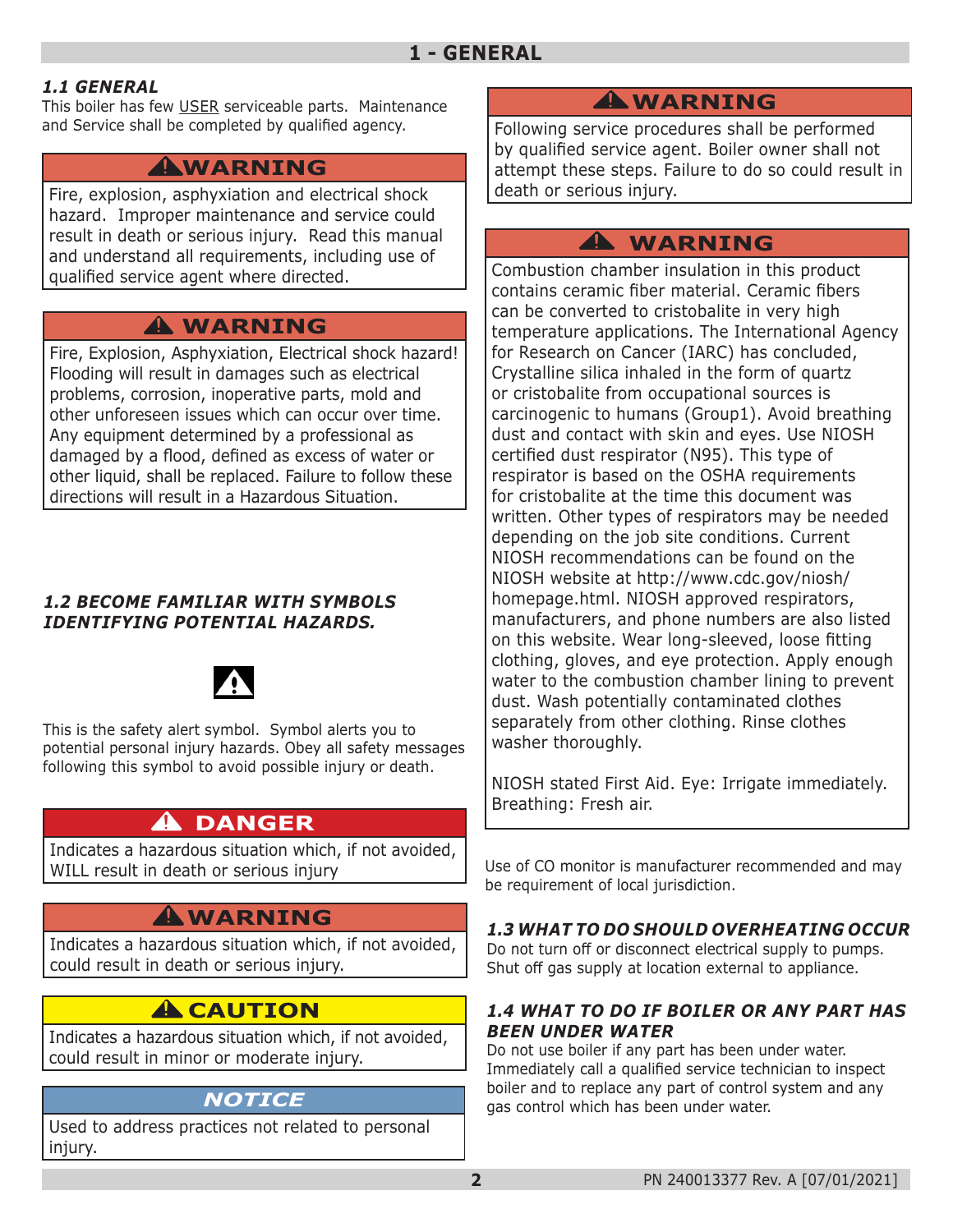# **2 - OPERATING INSTRUCTIONS**

#### **FOR YOUR SAFETY READ BEFORE OPERATING**

## **WARNING !**

#### **If you do not follow these instructions exactly, a fire or explosion may result causing property damage, personal injury or loss of life.**

- This appliance is equipped with an ignition device which automatically lights burner. **Do NOT try to light this burner by hand.**
- Before operating smell all around appliance area for gas. Be sure to smell next to floor because some gas is heavier than air and will settle to the floor.
- **• Use only your hand to turn the gas shutoff valve**. Never use tools. If valve will not turn by hand, do not try to repair it, call a qualified service technician. Force or attempted repair may result in fire or explosion.
- **• Do not use this appliance if any part has been under water.** Immediately call a qualified service technician to inspect appliance and to replace any part of control system and any gas control which has been under water.
- **• Do not block the flow of combustion or ventilation air to boiler.**

# **A**CAUTION

#### **WHAT TO DO IF YOU SMELL GAS**

- **• Do not try to light any appliance.**
- **• Do not touch any electrical switch; do not use any phone in your building.**
- **• Immediately call your gas supplier from a neighbor's phone. Follow the gas supplier's instructions.**
- **• If you cannot reach your gas supplier, call the fire department.**

#### *2.1 OPERATION*

Boiler is wall mounted, fan assisted room-sealed combination boiler, providing both central heating and domestic hot water depending on model purchased.

- After initial lighting, boiler will provide central heating (as required).
- Hot water is available whenever a hot tap is open (Combi models only).

#### **2.2 OPERATING INSTRUCTIONS**

#### *Stop! Read ALL Safety information above.*

- Set thermostat to lowest setting.
- Turn "**OFF**" all electrical power to appliance.
- This appliance is equipped with an ignition device which automatically lights the burner. **Do not try to light burner by hand!**
- Turn gas shutoff valve clockwise  $U$  to closed position. Handle should be perpendicular to gas pipe.
- Wait 5 minutes for any gas to clear. Smell for gas, including near floor. If you smell gas, **STOP!** Follow instructions on this page: **"What To Do If You Smell Gas."** If you do **not** smell gas, go to next step.
- Turn gas shutoff valve counter clockwise  $\circ$  to the open position. Handle should be parallel to gas pipe.
- Replace front jacket panel.
- Turn "**ON"** electrical power to appliance.
- Set thermostat to desired setting.
- Set correct operating mode. See 2.4
- If the appliance will not operate, follow instructions TO TURN OFF GAS TO APPLIANCE and call your service technician or gas supplier.

#### **2.3** *TURN OFF GAS TO APPLIANCE*

- Set thermostat to lowest setting.
- Turn **"OFF"** all electric power to appliance if service is to be performed.
- Turn gas shutoff valve handle clockwise  $\mathbb{C}^{\blacktriangledown}$  to closed position. Handle should be perpendicular to gas pipe.

#### *2.4 OPERATING MODES*

| <b>SYMBOL</b>    | <b>OPERATING MODE</b> |  |
|------------------|-----------------------|--|
| <b>DISPLAYED</b> |                       |  |
| 凸                | <b>DHW</b>            |  |
| <b>一</b> IIII.   | DHW & HFATING         |  |
| IIII.            | <b>HEATING ONLY</b>   |  |

**To enable the appliance in DHW - Heating or Heating only press <b>Figure** repeatedly and choose one of three available modes.

To disable the boiler operating modes and keep the frost protection function enabled, press  $\overline{\text{O}^{(R)}}$  for at least 3 seconds. Just the symbol  $\overline{\text{O}}$ appears on the display (the display back-lighting flashes if the boiler is blocked).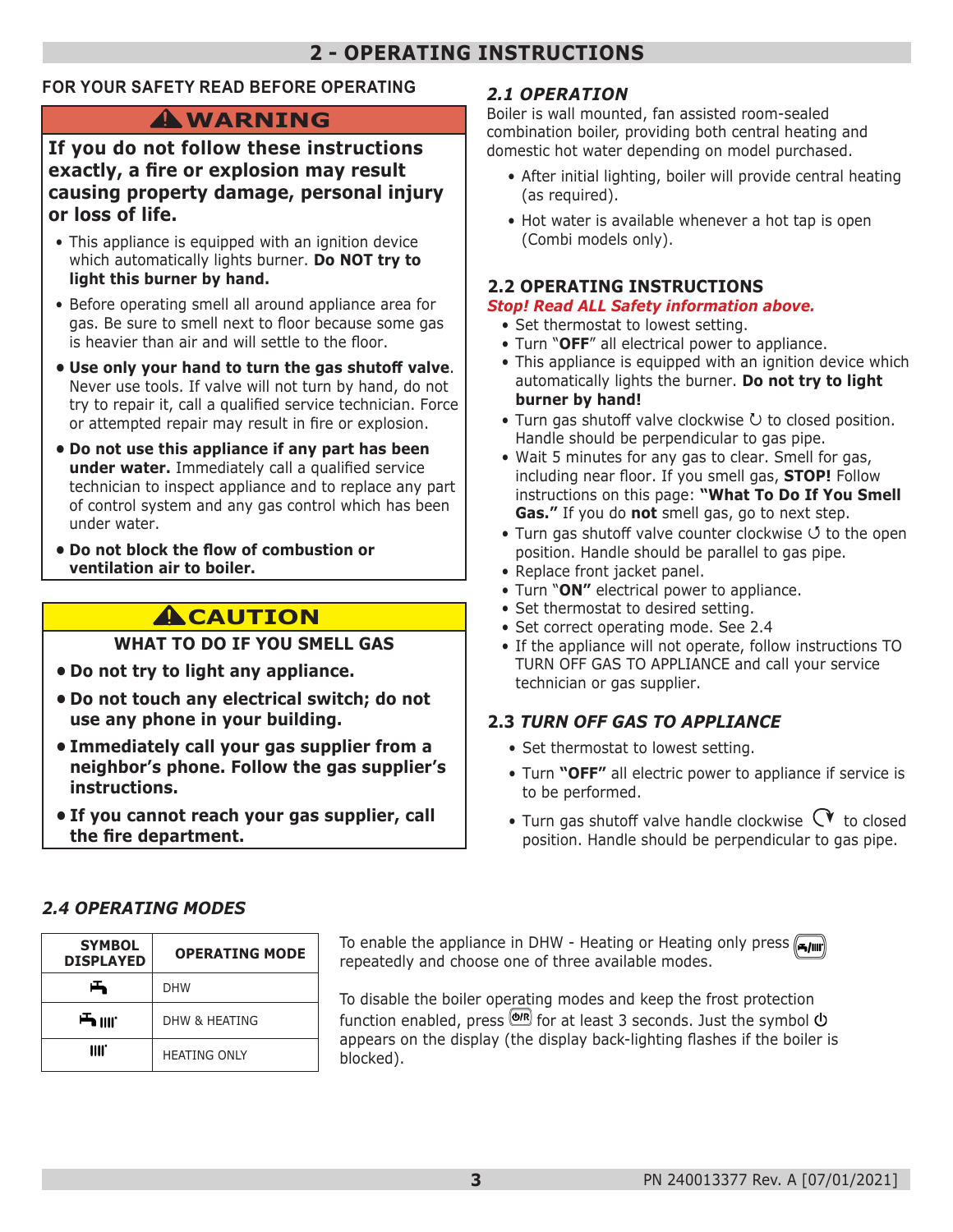#### **BUTTON Explanation: 3.1 USER CONTROLS**

|       | DHW temperature adjustment<br>$(+ to increase the temperature and - to decrease it)$           |
|-------|------------------------------------------------------------------------------------------------|
|       | Heating water temperature adjustment<br>$(+ to increase the temperature and - to decrease it)$ |
| i I P | Boiler operating information                                                                   |
|       | Operating mode:<br>DHW - DHW & Heating - Heating Only                                          |
|       | Off - Reset - Exit menu/functions                                                              |



| İlP | <i>ドし</i><br>百二 |       |
|-----|-----------------|-------|
|     | <b>ニ/IIII</b>   | llli+ |

| (l)                        | Off: Heating and DHW disabled<br>(only boiler frost protection is active) | 6                                   | <b>Burner lit</b>          |
|----------------------------|---------------------------------------------------------------------------|-------------------------------------|----------------------------|
| $\mathbb{X}$               | Ignition fault                                                            | 凸                                   | DHW operating mode enabled |
| し                          | Boiler/system water pressure low                                          | III.                                | Heating mode enabled       |
| $\boldsymbol{\mathcal{f}}$ | Call a qualified service technician                                       |                                     | Programming menu           |
| $\overline{R}$             | Manually resettable fault $\left(\frac{d}{R}\right)$                      |                                     | Boiler information menu    |
|                            | Fault in progress                                                         | $^{\circ}C, ^{\circ}F,$<br>bar, PSI | Set unit of measurement    |

#### **3.2 CENTRAL HEATING SYSTEM PRESSURE**

Regularly check the pressure displayed on the field installed pressure gauge is between 14.50 and 21.76 psi (1.0 - 1.5 bar), with the boiler cold.

If the pressure is less than 14.50 psi, or higher than 21.76 psi call an authorized SERVICE technician.

## **WARNING !**

Burn and scald hazard. Safety relief valve could discharge steam or hot water during operation.

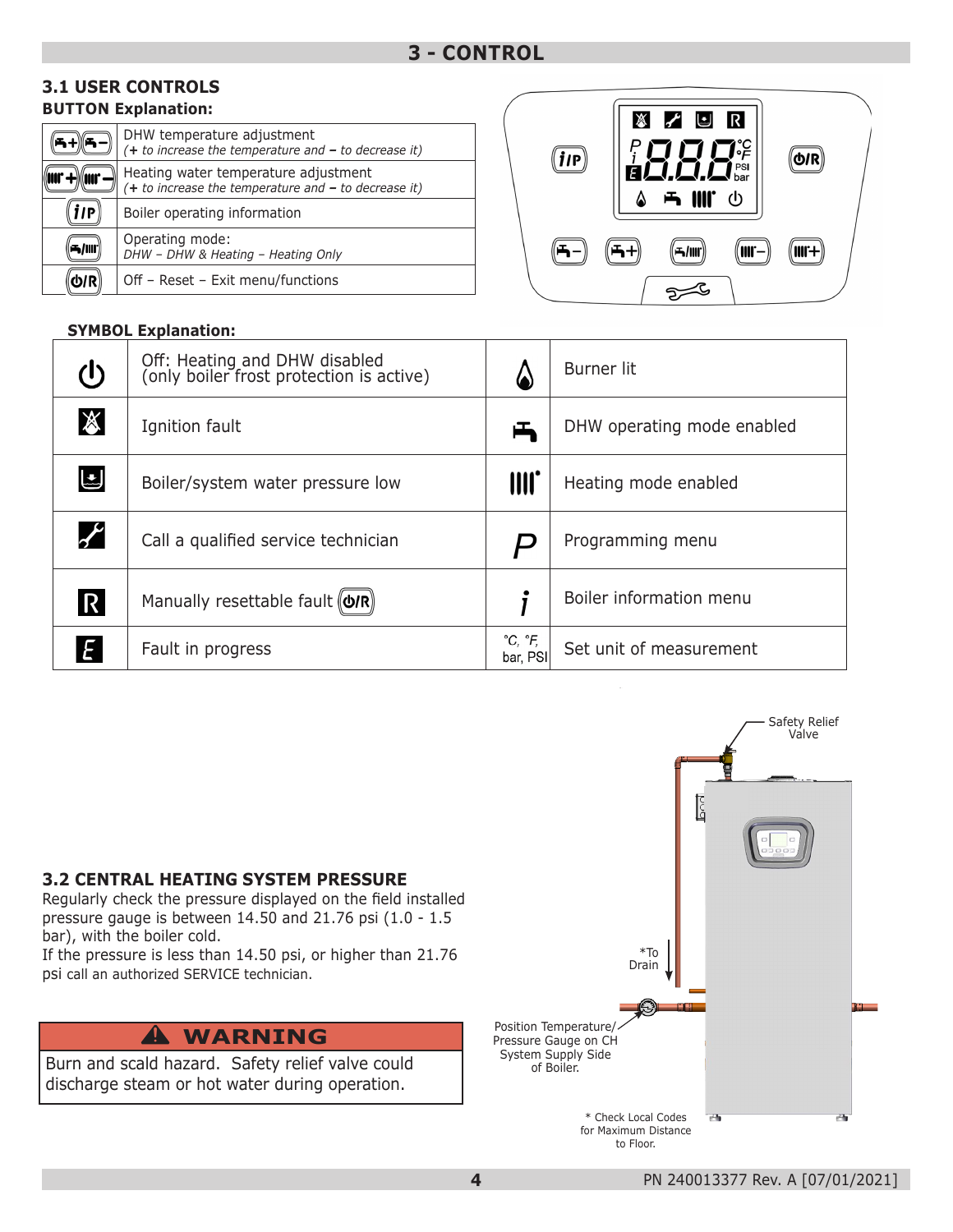#### **3.3 TEMPERATURE CONTROL**

Press **and and 6-6+** respectively to adjust the CH and DHW flow temperature (if an indirect storage tank is fitted). When the burner is lit, display shows the  $\triangle$  symbol.

**HEATING**: while boiler is operating in heating mode, the display shows the flashing symbol  $\text{III}^*$  and the heating flow temperature °F / °C.

When connected to an Outdoor Temperature Sensor, (Form +) (The H) indirectly adjusts room temperature (factory setting 68°F / 20°C).

**DHW**: While boiler is operating in DHW mode, display shows the flashing symbol  $\blacktriangleright$  and heating flow temperature  $^{\circ}$ F /  $^{\circ}$ C.

#### **3.4 BOILER INFORMATION MENU (See Below)**

Press  $\left(\mathbf{i}\mathbf{p}\right)$  and hold for at least 1 second, to display the information indicated in the table. Press  $\overline{\text{Q/R}}$  to exit.

|    | <b>DESCRIPTION</b>                                              |       | <b>DESCRIPTION</b>                      |
|----|-----------------------------------------------------------------|-------|-----------------------------------------|
| 00 | Secondary fault internal code                                   | 09    | Setpoint Central Heating (°F/°C)        |
| 01 | Heating flow temperature (°F/°C)                                | 10/11 | Manufacturing information               |
| 02 | Outdoor temperature (°F/°C)                                     | 12    | Flue sensor temperature (°F/°C)         |
| 03 | Indirect Tank DHW temperature (boiler CH only)                  | 13    | Manufacturing information               |
| 04 | Domestic hot water temperature (boiler with plate<br>exchanger) | 14    | Identification Open Therm communication |
| 05 | Water pressure in heating system (PSI/bar)                      | 15    | Manufacturing information               |
| 06 | Heating return temperature (°F/°C)                              | 16    | Manufacturing information               |
| 07 | Thermo fuse status (000/001)                                    | 17    | Fan speed ("i17"x100)                   |
| 08 | Not used                                                        | 18    | Manufacturing information               |

#### **3.5 SHUTTING OFF THE BOILER**

To turn off the boiler, disconnect the electric power supply. In the "Off" operating mode  $\Phi$  the boiler stays off but the electrical circuits remain powered and the frost protection function remains active.

#### **3.6 FROST PROTECTION MODE**

The electronic boiler management system includes a "frost protection" function for the heating system which, when delivery temperature falls below 41°F (5°C), lights the burner until a delivery temperature of 86°F (30°C) is reached.

This function is only operative if the boiler is electrically powered and there is gas with normal system pressure and the flue is not blocked.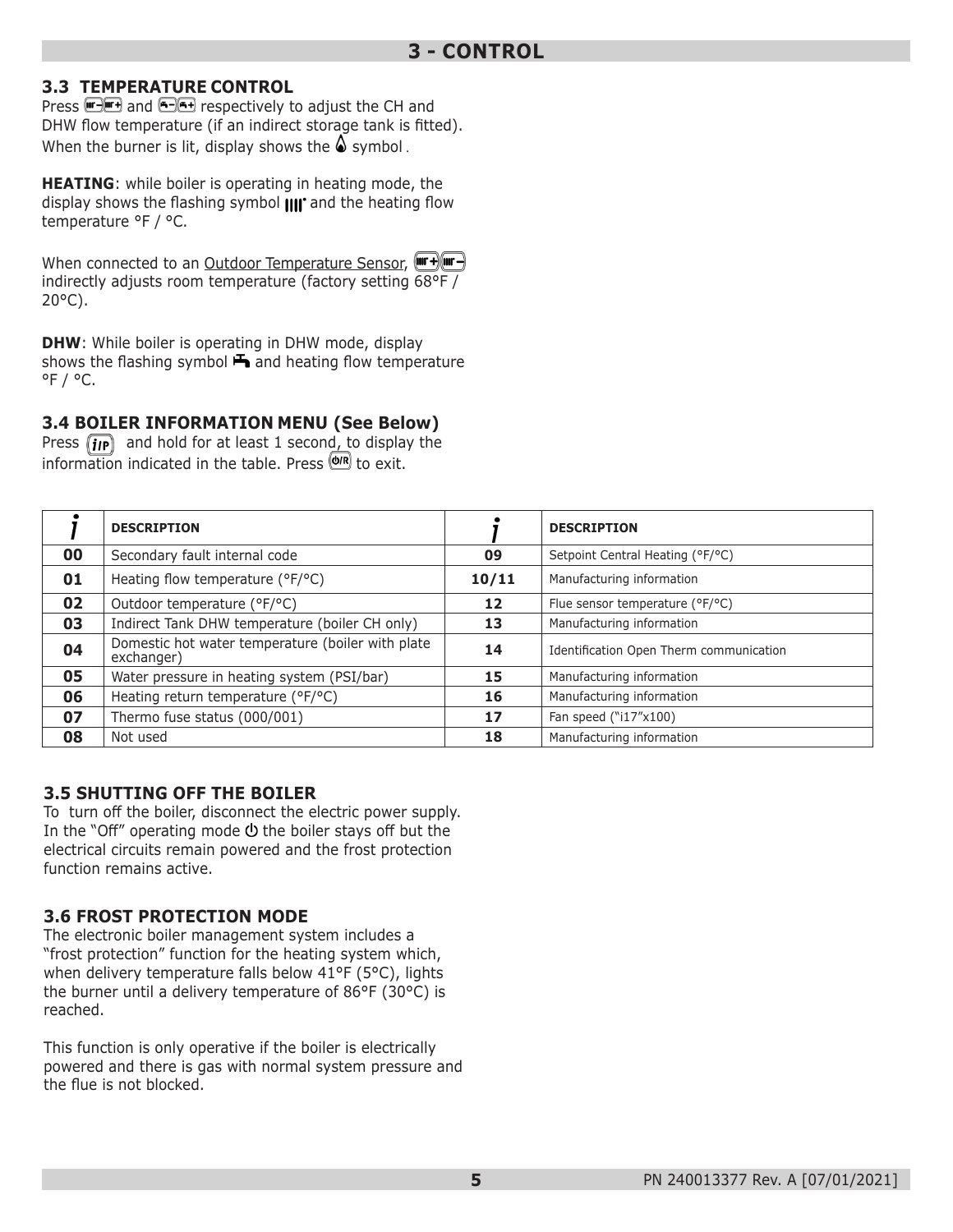### **3 - CONTROL**

#### **3.6 ERROR MESSAGES AND RESETTING THE BOILER**

| Ε                              | <b>ERROR DESCRIPTION</b>                                                                                | <b>OPERATION</b>                                                                                            |
|--------------------------------|---------------------------------------------------------------------------------------------------------|-------------------------------------------------------------------------------------------------------------|
| 09                             | Gas valve connection fault.                                                                             | Call an authorized SERVICE technician                                                                       |
| 10                             | Outdoor sensor fault.                                                                                   | Call an authorized SERVICE technician                                                                       |
| 15                             | Gas valve error.                                                                                        | Call authorized SERVICE technician                                                                          |
| 20                             | Central Heating NTC sensor fault.                                                                       | Call authorized SERVICE technician                                                                          |
| $28 - 29$                      | Flue NTC heat exchanger sensor fault                                                                    | Call authorized SERVICE technician                                                                          |
| 40                             | Return NTC sensor fault.                                                                                | Call authorized SERVICE technician                                                                          |
| 50                             | Domestic Hot Water NTC sensor fault<br>(only for heating-only model with storage boiler).               | Call authorized SERVICE technician                                                                          |
| 53                             | Obstruction in flue pipe.                                                                               | Turn boiler off for a few seconds<br>If this fault persists, call authorized SERVICE technician             |
| 55                             | PCB not programmed.                                                                                     | Call authorized SERVICE technician                                                                          |
| $83 - 84 -$<br>85<br>86-87     | Communication problem between boiler board and<br>control unit. Probable short circuit on wiring.       | Call authorized SERVICE technician                                                                          |
| 98                             | Internal error.                                                                                         | Call authorized SERVICE technician                                                                          |
| 109                            | Precirculation alarm (temporary fault).                                                                 | Call authorized SERVICE technician                                                                          |
| 110<br>$\mathbb{R}$            | Safety thermostat tripped due to over temperature<br>(probable blocked pump or air in heating circuit). | Press RESET (R) button for at least 2 seconds<br>If this fault persists, call authorized SERVICE technician |
| 118                            | Hydraulic pressure too low.                                                                             | Call authorized SERVICE technician                                                                          |
| 125<br>$\mathbb R$             | No circulation safety trip<br>(control performed via temperature sensor).                               | Press RESET (R) button for at least 2 seconds<br>If this fault persists, call authorized SERVICE technician |
| 128<br>$\overline{R}$          | Loss of flame.                                                                                          | Press RESET (R) button for at least 2 seconds<br>If this fault persists, call authorized SERVICE technician |
| $130 - 131$                    | Flue NTC sensor tripped due to over temperature.                                                        | Call authorized SERVICE technician                                                                          |
| 133<br>$\overline{\mathbb{R}}$ | Ignition failure (5 attempts).                                                                          | Press RESET (R) button for at least 2 seconds<br>If this fault persists, call authorized SERVICE technician |
| 134<br>$\overline{\mathbb{R}}$ | Gas supply valve blocked.                                                                               | Press RESET (R) button for at least 2 seconds<br>If this fault persists, call authorized SERVICE technician |
| 135                            | Internal error.                                                                                         | Call authorized SERVICE technician                                                                          |
| 160                            | Fan fault.                                                                                              | Call authorized SERVICE technician                                                                          |
| 162                            | Flue pressure switch (contact open)                                                                     | Call authorized SERVICE technician                                                                          |
| 317                            | Incorrect power supply frequency.                                                                       | Incorrect power supply frequency.                                                                           |
| 321                            | NTC domestic hot water sensor faulty.                                                                   | Call authorized SERVICE technician                                                                          |
| 384<br>$\overline{\mathbb{R}}$ | Fault flame (parasitic flame).                                                                          | Press RESET (R) button for at least 2 seconds<br>If this fault persists, call authorized SERVICE technician |
| 385                            | Input voltage too low.                                                                                  | Call authorized SERVICE technician                                                                          |

To RESET boiler: press the button ( $($   $\circledR$ ) for at least 2 seconds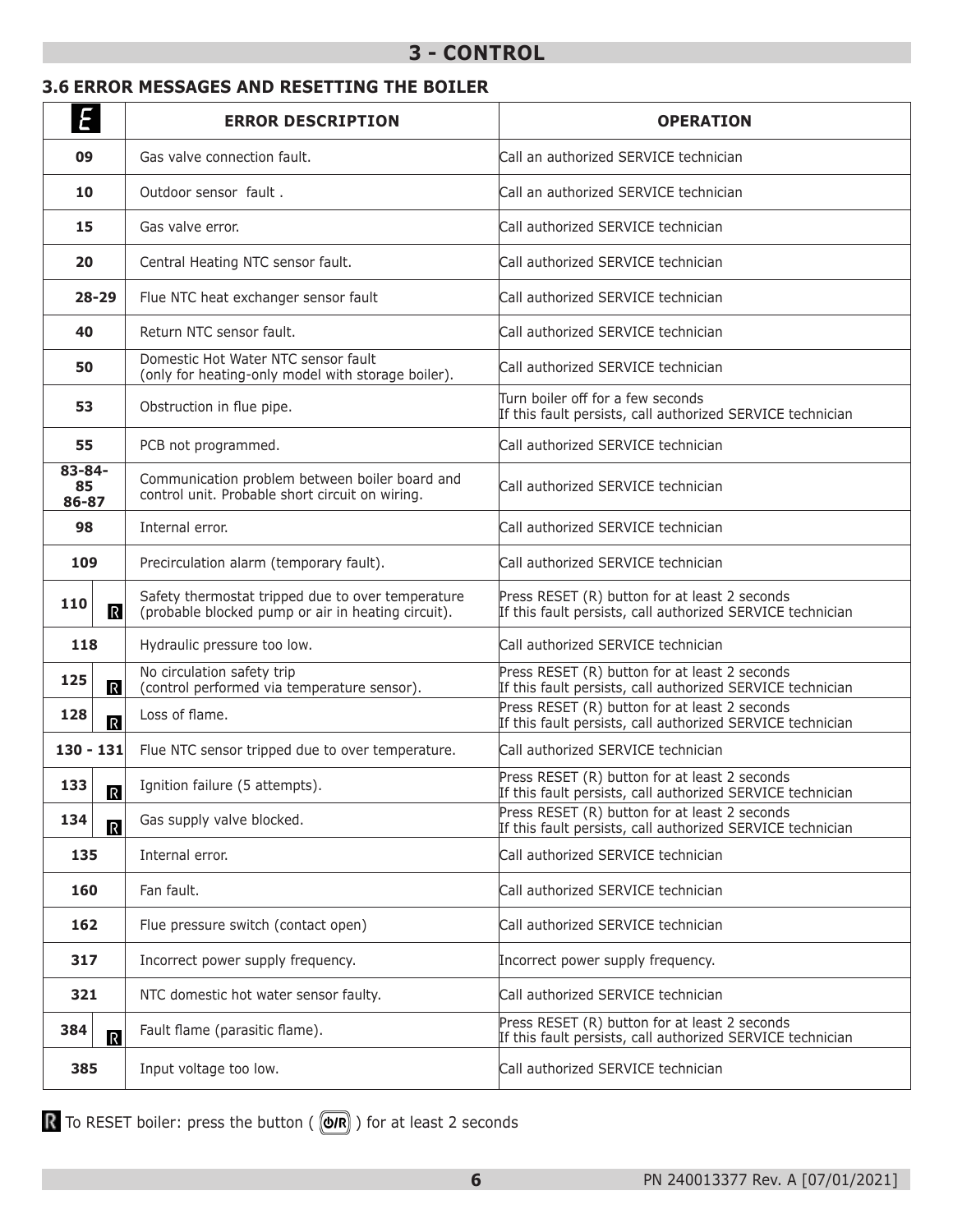### **4 - MAINTENANCE**

## **WARNING !**

Asphyxiation hazard. Contact qualified agency if condensate trap is not filled with water.

Perform general housekeeping and maintenance as specified below.

#### **4.1 Continuous**

- Keep boiler area free from combustible materials, gasoline and other flammable vapors and liquids.
- Keep combustion air and vent terminations (outside building) free from trash, vegetation and other items capable of blocking flow.

#### **CHECK LIST**

If a fault develops, or is suspected, call your Service Technician as soon as possible. Go through the following check list before you contact Service Agency.

- Is electricity supply on?
- Is display ON and symbols  $\mathbf{H}$   $\text{||} \text{||}^{\bullet}$  displayed?
- Is symbol  $\bigcup$  displayed?
- Is gas supply on?
- Is main water supply turned on?
- Is system pressure correct?
- Are boiler temperature controls set high enough?
- Is room thermostat (if fitted) set high enough?
- Are radiator valves open?

#### **4.2 Monthly**

- Inspect combustion air, vent, and condensate drain piping for deterioration, leaks or sagging. Contact qualified agency, as necessary.
- Inspect system piping for leaks. Contact qualified agency, as necessary.
- Inspect condensate drain trap for sediment or blockage. Contact qualified agency if cleaning required.
- Check air vent(s) for leakage.
- Follow OPERATING INSTRUCTIONS to return to normal operation.

# **WARNING !**

Burn and scald hazard. Verify Safety Relief Valve discharge piping run to safe discharge location before conducting maintenance procedure. Contact qualified agency to correct improper piping.

#### **4.3 Check According to Manufacturer's Instructions**

Safety Relief Valve - Refer to manufacturer's instructions.

#### **4.4 Annually or Beginning Each Heating Season**

- Contact qualified agency to perform maintenance and cleaning per Installation, Operation and Maintenance manual. Inspection will include examining all flue product carrying areas, vent system, burner and heat exchanger.
- Will also include filling boiler with water if drained as part of End of Heating Season procedure.
- Condensate trap may require cleaning and refilling.

#### **4.5 End of Heating Season, if boiler not used for domestic hot water**

- Follow instructions to TURN OFF GAS TO APPLIANCE. See section 2.
- Contact qualified agency to drain heating system (if system does not use antifreeze) and condensate trap if heating system is exposed to freezing temperatures while out of service.